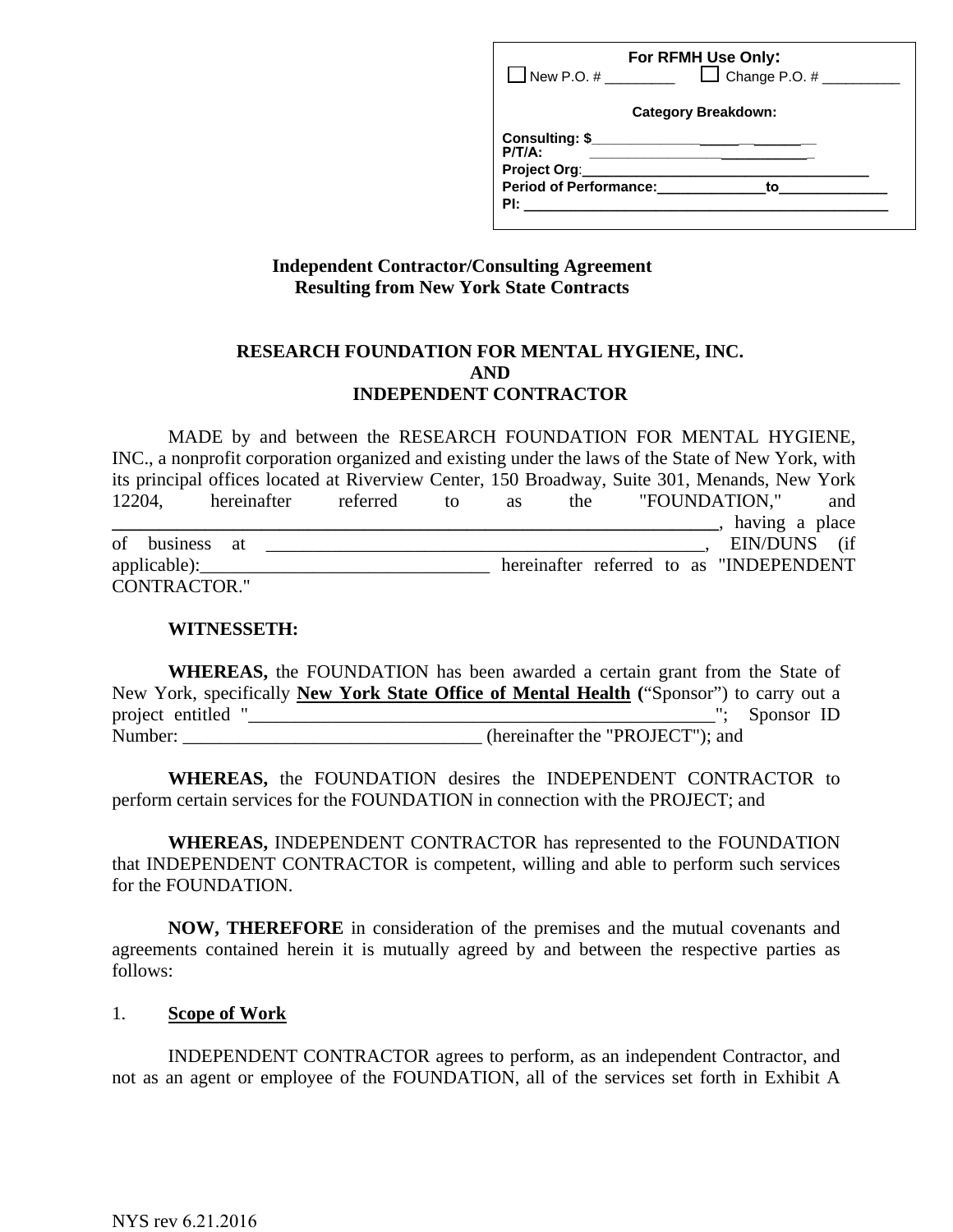appended hereto and made a part hereof to the satisfaction of the FOUNDATION's Principal Investigator, Dr.

### 2. **Compensation**

In full and complete consideration of INDEPENDENT CONTRACTOR's performance hereunder, the FOUNDATION agrees to compensate INDEPENDENT CONTRACTOR **\$\_\_\_\_\_\_\_\_\_\_\_\_\_\_\_\_\_ Dollars**. The payments should be in accordance with Exhibit B.

### 3. **Term and Termination**

Unless sooner terminated as provided herein, this Agreement shall continue in full force and effect from \_\_\_\_\_\_\_\_\_\_\_\_\_\_\_\_\_\_\_\_\_\_ through\_\_\_\_\_\_\_\_\_\_\_\_\_\_\_\_. A final invoice must be submitted within sixty (60) days of the end of this Agreement. It is understood and agreed that the FOUNDATION may terminate this Agreement upon written notice by registered mail addressed to INDEPENDENT CONTRACTOR at the address indicated herein, or such other address as INDEPENDENT CONTRACTOR may designate in writing, whenever the FOUNDATION determines, in its discretion, that such termination would be in the best interests of the FOUNDATION. FOUNDATION may terminate this Agreement immediately if the Grant between Sponsor and FOUNDATION is terminated.

Upon notice of termination, INDEPENDENT CONTRACTOR shall immediately terminate work in progress and turn over to FOUNDATION all products, work in progress, reports and other data and information accumulated during the performance of services under this Agreement.

### 4. **Rights in Work Product**

INDEPENDENT CONTRACTOR agrees that material produced by INDEPENDENT CONTRACTOR hereunder shall be considered "work for hire" which shall be owned by FOUNDATION. INDEPENDENT CONTRACTOR agrees that INDEPENDENT CONTRACTOR shall not claim or assert any proprietary interest in any of the data or materials required to be produced or delivered by INDEPENDENT CONTRACTOR in the performance of INDEPENDENT CONTRACTOR'S obligation hereunder, and hereby assigns all rights, title and interest in said data and materials to FOUNDATION. INDEPENDENT CONTRACTOR warrants any material produced by INDEPENDENT CONTRACTOR hereunder shall be original except for such portion from copyrighted works as may be included with the permission of the copyright owners thereof and are marked with appropriate copyright notices, that it shall contain no libelous or unlawful statements or materials, and will not infringe upon any copyright, trademark, patent, statutory or other proprietary rights of others, and that INDEPENDENT CONTRACTOR will hold harmless the FOUNDATION from any costs, expenses and damages resulting from any breach of this warranty. INDEPENDENT CONTRACTOR further agrees not to publish, permit to be published, or distribute for public consumption, any information, oral or written, concerning the results or conclusions made pursuant to this Agreement without the prior written consent of the FOUNDATION. Notwithstanding the foregoing, INDEPENDENT CONTRACTOR will retain ownership of intellectual property included in deliverables to the extent that said intellectual property has been independently developed by INDEPENDENT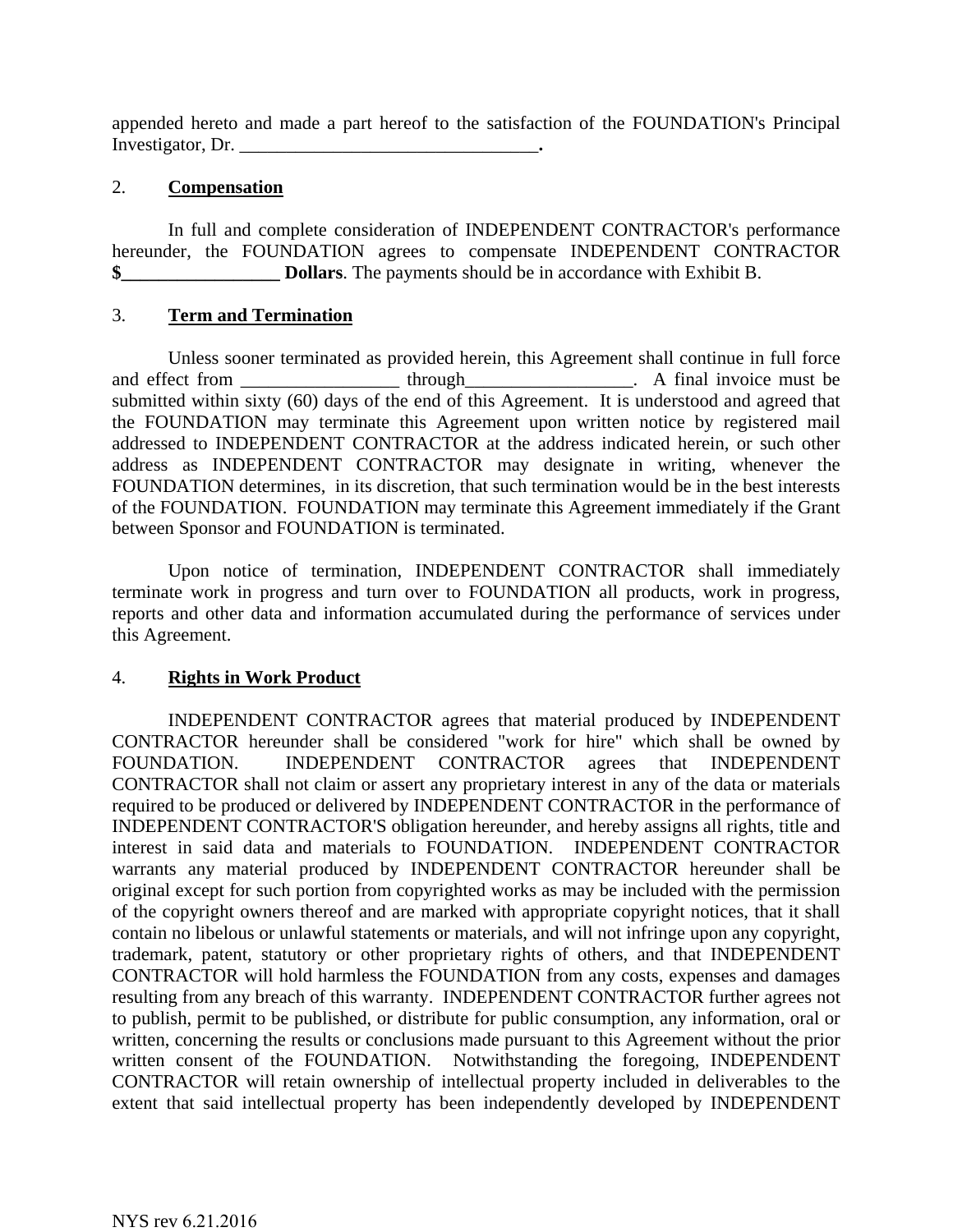CONTRACTOR without Research Foundation financial support. With respect to such INDEPENDENT CONTRACTOR owned intellectual property, INDEPENDENT CONTRACTOR hereby grants to Research Foundation and Sponsor a royalty-free, nonexclusive license to use such intellectual property for purposes consistent with the Research Foundation's obligations under the grant or contract which funds this project.

### 5. **Assignment**

It is understood and agreed that the services to be rendered by INDEPENDENT CONTRACTOR are unique and that INDEPENDENT CONTRACTOR shall not assign, transfer, contract or otherwise dispose of INDEPENDENT CONTRACTOR's rights or duties hereunder, in whole or in part, to any other person, firm or corporation.

#### 6. **Status of Parties**

The nature of the relationship which the INDEPENDENT CONTRACTOR shall have to the FOUNDATION pursuant to this Agreement shall be that of an independent contractor. In connection with its status as an independent contractor, INDEPENDENT CONTRACTOR hereby warrants that it is in compliance with all tax filing and similar requirements imposed on independent contractors, and acknowledges that it is solely responsible for paying income taxes, FICA taxes, and other taxes and assessments which arise from receipt of consulting payments under this Agreement. This Agreement shall not be construed to contain any authority either express or implied, enabling the INDEPENDENT CONTRACTOR to incur any expense or perform any act on behalf of the FOUNDATION.

### 7. **Entire Agreement**

This Agreement represents the entire Agreement and understanding of the parties hereto and no prior writings, conversations or representations of any nature shall be deemed to vary the provisions hereof. This Agreement may not be amended or extended in any way except by a writing duly executed by both parties hereto.

### 8. **Compliance with Laws and Regulations: General Obligations**

a) In the performance of the work authorized pursuant to this agreement, INDEPENDENT CONTRACTOR agrees to comply with all applicable laws and regulations, as well as policies of the Sponsor applicable to INDEPENDENT CONTRACTOR's performance hereunder, and the express terms of FOUNDATION's agreement with the Sponsor, which shall be deemed to be inserted herein, and this agreement shall be read and enforced between the parties as though all such provisions were included verbatim herein.

b) The INDEPENDENT CONTRACTOR certifies that neither it nor its principals is presently debarred, suspended, proposed for debarment, declared ineligible, or voluntarily excluded from participation in this transaction by any Federal department or agency.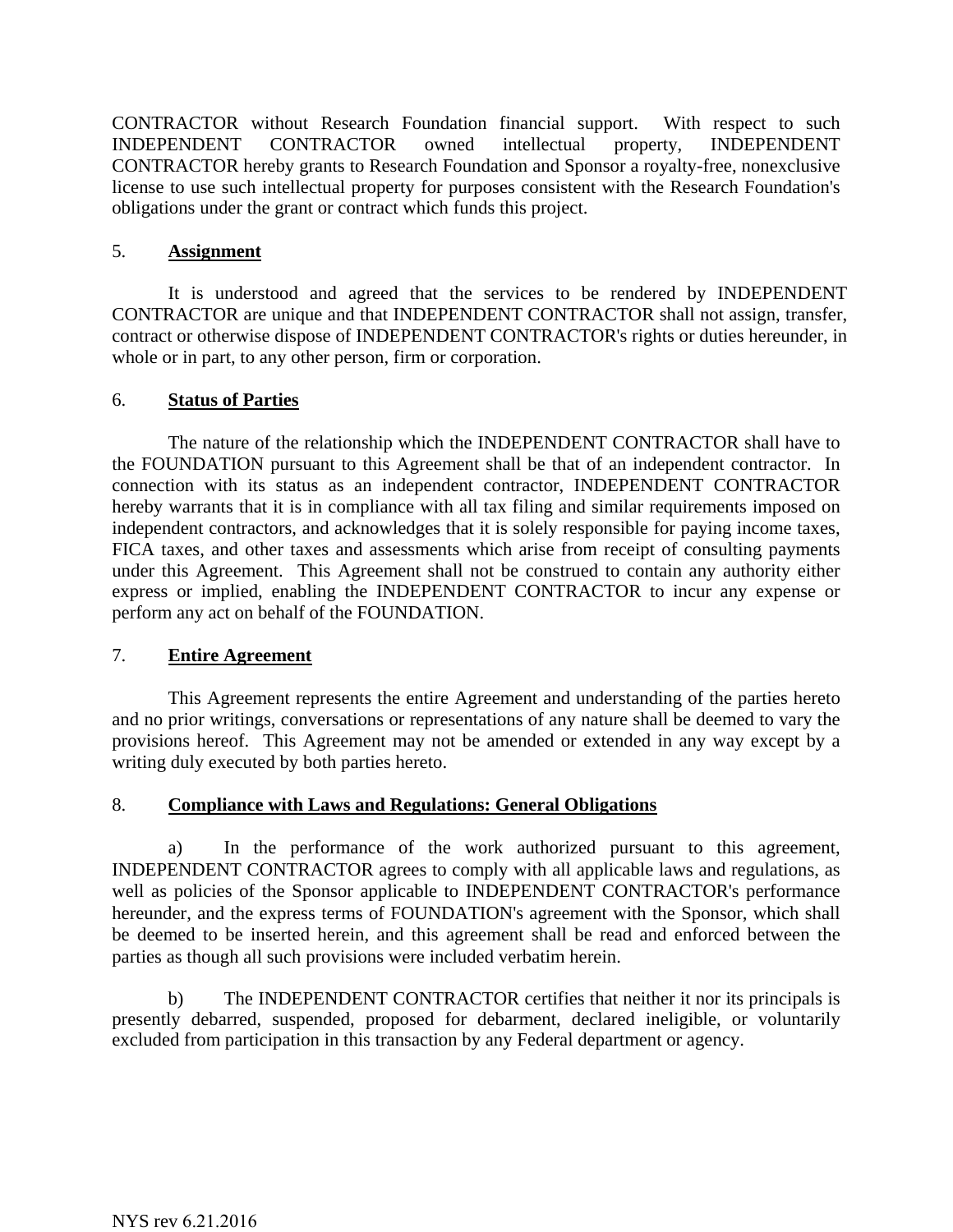c) The INDEPENDENT CONTRACTOR agrees to comply with Department of Health and Human Services Regulation, 45 CFR 46, regarding confidential data and research involving human subjects.

d) The INDEPENDENT CONTRACTOR agrees to make any and all data and work products relating to the services set for in Exhibit A reasonably available for inspection and copying.

e) The INDEPENDENT CONTRACTOR agrees not to use the names of FOUNDATION, FOUNDATION Principal Investigator or New York State Office of Mental Health for any purpose without prior written approval of FOUNDATION.

## 9. **Confidentiality**

a) All of the information disclosed by the FOUNDATION and FOUNDATION's Principal Investigator to INDEPENDENT CONTRACTOR, including the any data provided by the FOUNDATION to the INDEPENDENT CONTRACTOR to be used by INDEPENDENT CONTRACTOR in the performance of the services outlined in Exhibit A, shall be considered "Confidential Information". INDEPENDENT CONTRACTOR agrees to hold in confidence all Confidential Information and agrees that it will not use any information for any purpose other than set forth in this Agreement. INDEPENDENT CONTRACTOR will take all reasonable steps to ensure its security. INDEPENDENT CONTRACTOR may disclose Confidential Information to its own employees assisting in the services under this Agreement, provided that such employees shall have agreed to be bound by the terms of this Agreement or have entered into an agreement of similar scope and obligations to protect the Confidential Information. All Confidential Information must be returned within thirty (30) days after FOUNDATION makes a written request for its return or at the conclusion of this Agreement. The INDEPENDENT CONTRACTOR shall not disclose the Confidential Information to any third party without prior written permission

b) This obligation of confidentiality does not extend to Confidential Information which:

- 1) was known to the INDEPENDENT CONTRACTOR as evidenced by written documentation;
- 2) was or becomes a matter of public information or publicly available through no fault of the INDEPENDENT CONTRACTOR as evidenced by written documentation;
- 3) is acquired from a third party entitled to disclose information to the INDEPENDENT CONTRACTOR as evidenced by written documentation; or
- 4) is developed independently by INDEPENDENT CONTRACTOR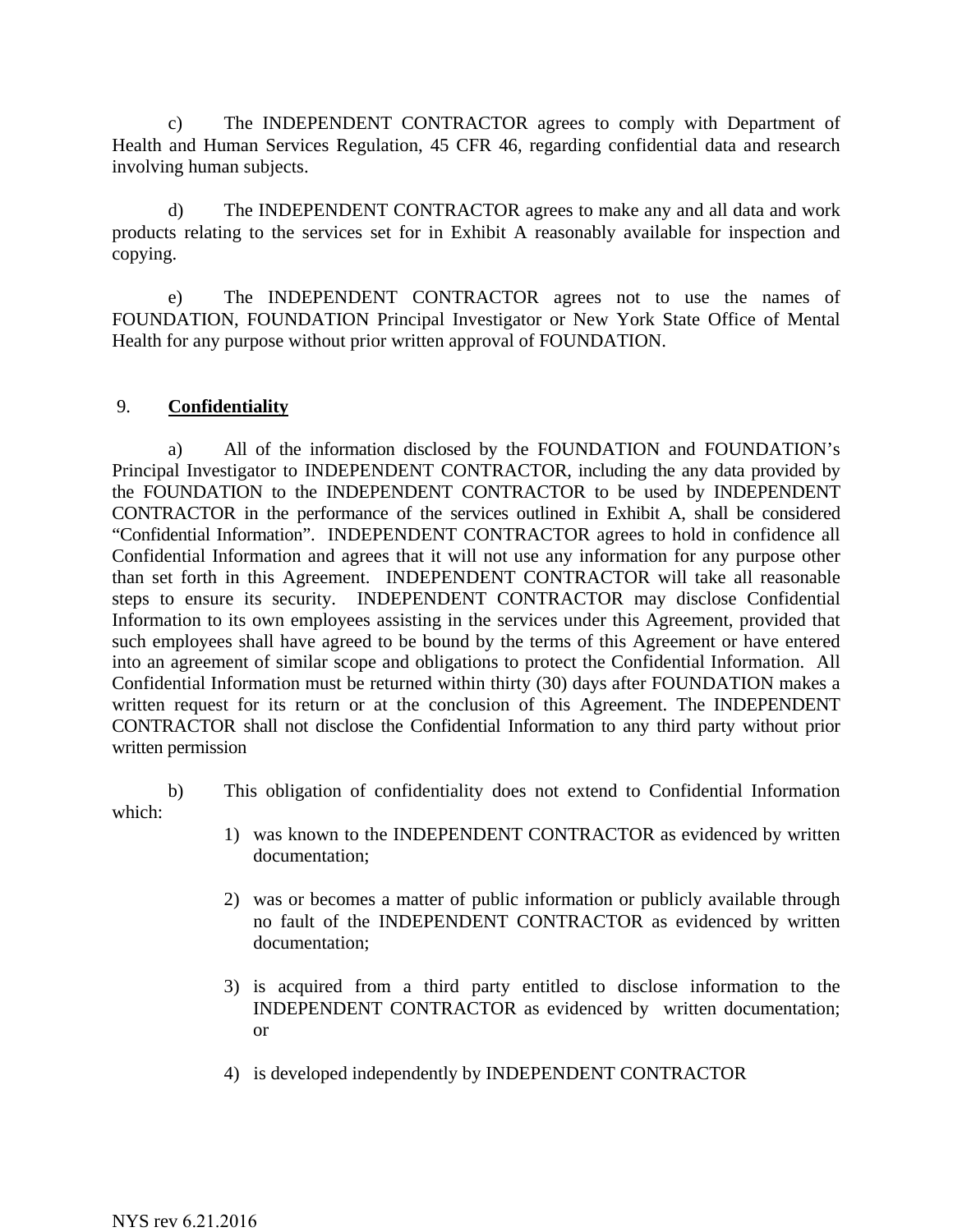c) Except as required by law, regulation, court order, or with prior written permission, the INDEPENDENT CONTRACTOR will not disclose Confidential Information for a period of five (5) years from the end of this Agreement.

d) INDEPENDENT CONTRACTOR shall comply with all applicable laws regarding the confidentiality of subjects' medical records and protected health information.

e) INDEPENDENT CONTRACTOR shall not use or disclose protected health information other than as permitted or required by this Agreement or as required by law.

f) In the event that identifiable health information is disclosed to the INDEPENDENT CONTRACTOR that is not provided for in this Agreement, the INDEPENDENT CONTRACTOR shall notify the FOUNDATION of such disclosure, shall hold in confidence all such information and shall destroy such information upon the request of the FOUNDATION.

### 10. **Indemnification**

INDEPENDENT CONTRACTOR will indemnify, defend and hold harmless FOUNDATION, the New York State Office of Mental Health, and their respective trustees, directors, officers, agents and employees (collectively "Indemnitees"), against all suits, claims, demands or prosecutions, (hereinafter "Claim") that may be brought or instituted, and all judgments, damages, liabilities, court costs and expenses (including attorney's fees) arising out of INDEPENDENT CONTRACTOR's negligent acts or omissions relating to its performance hereunder or its willful misconduct.

### 11. **Insurance Requirements**

INDEPENDENT CONTRACTOR shall not commence work under this Agreement until it has obtained, at its own expense, all the insurance required under this Agreement, and within the Scope of Work as provided for in Exhibit A, and such insurance has been approved by FOUNDATION.

a) Workers' Compensation and Employers' Liability Insurance as required by law.

b) Commercial General Liability Insurance with a combined personal injury, bodily injury (including death) and property damage limit of at least \$1,000,000 for each occurrence and \$3,000,000 in the aggregate.

c) Professional Liability Insurance, including Medical Malpractice and Clinician's Liability: if INDEPENDENT CONTRACTOR or any of its employees are providing professional services under this Agreement, Professional Liability in an amount not less than \$1,000,000 for each wrongful act and \$3,000,000 in the aggregate.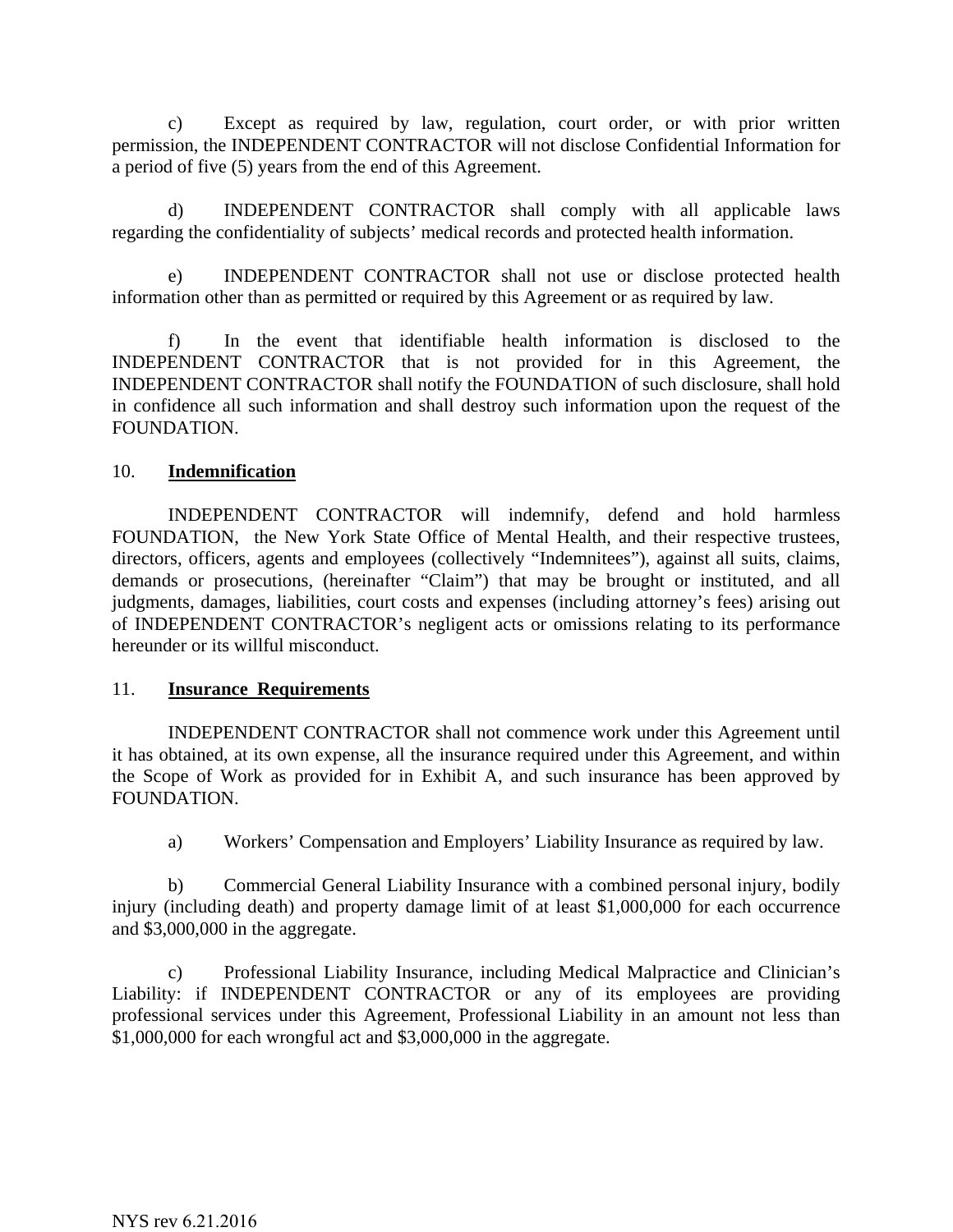### 12. **Modifications**

This agreement may be changed, amended, modified or extended only by a writing duly executed by the respective parties hereto.

#### 13. **Governing Law**

 Regardless of the place of physical execution or performance this agreement shall be construed according to the laws of the State of New York without regard to its conflict of laws provision, and shall be deemed to have been executed in the State of New York.

#### 14. **Order of Precedence**

In the event of any inconsistency between clauses 1-13 of this Agreement, and the attached Exhibit A and B, the inconsistency should be resolved by giving precedence to clauses 1-13.

**IN WITNESS WHEREOF,** the parties hereto have executed this Agreement the day and year first above written.

**Research Foundation for The Independent Contractor Mental Hygiene, Inc.**

 $\n By \n \underline{By \n \underline{By \n \underline{By \n \underline{By \n \underline{By \n \underline{By \n \underline{By \n \underline{By \n \underline{By \n \underline{By \n \underline{By \n \underline{By \n \underline{By \n \underline{By \n \underline{By \n \underline{By \n \underline{By \n \underline{By \n \underline{By \n \underline{By \n \underline{By \n \underline{By \n \underline{By \n \underline{By \n \underline{By \n \underline{By \n \underline{By$ 

Robert Burke

Date **Date Date Date Date Date Date Date Date** *Date* 

Read and Agreed **Institute:** 

By\_\_\_\_\_\_\_\_\_\_\_\_\_\_\_\_\_\_\_\_\_\_\_\_\_\_ By\_\_\_\_\_\_\_\_\_\_\_\_\_\_\_\_\_\_\_\_\_

Principal Investigator

Date\_\_\_\_\_\_\_\_\_\_\_\_\_\_\_\_\_\_\_\_\_\_\_\_ Date\_\_\_\_\_\_\_\_\_\_\_\_\_\_\_\_\_\_\_

Attach: CV W9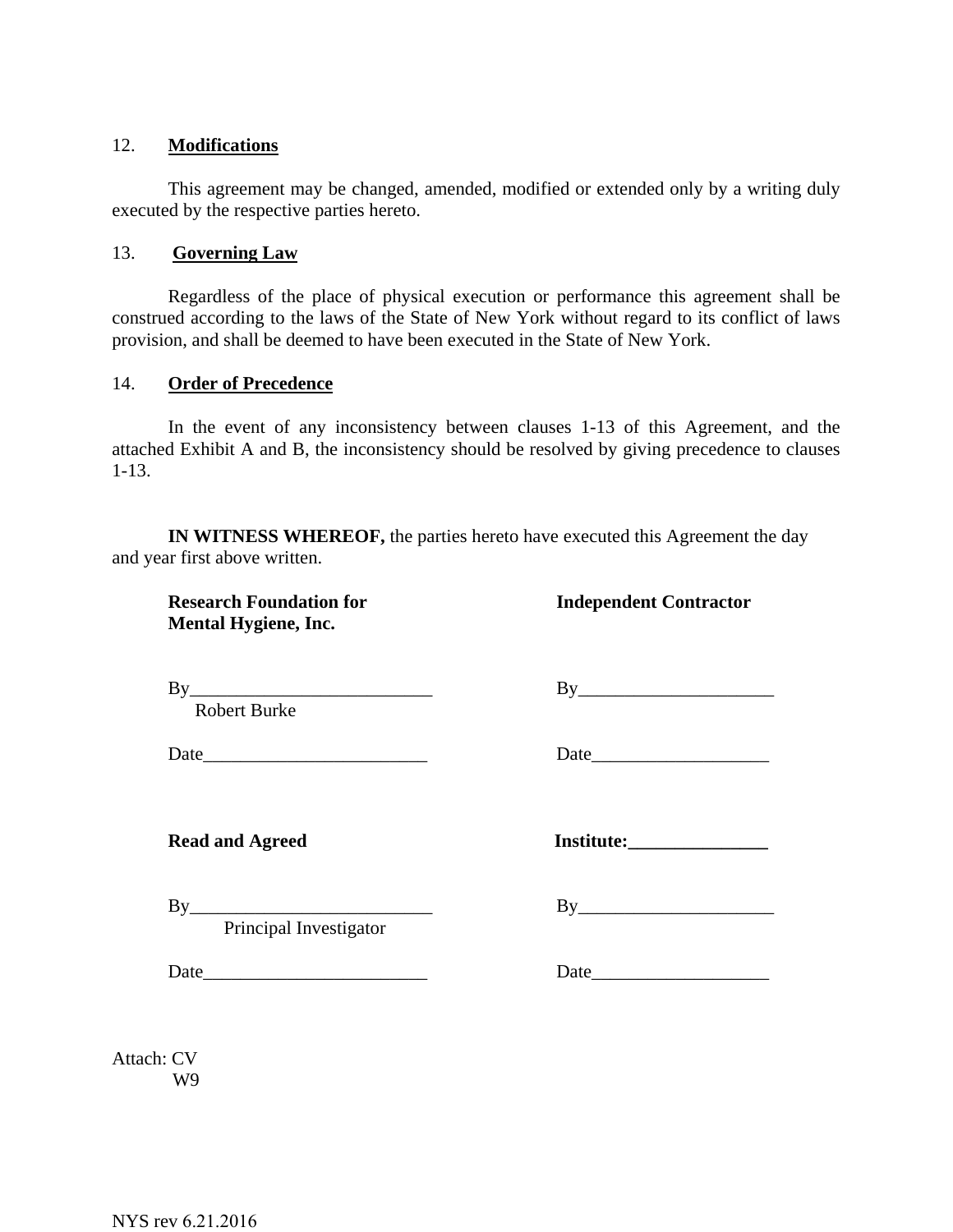**Exhibit A** 

.

# **SCOPE OF WORK**